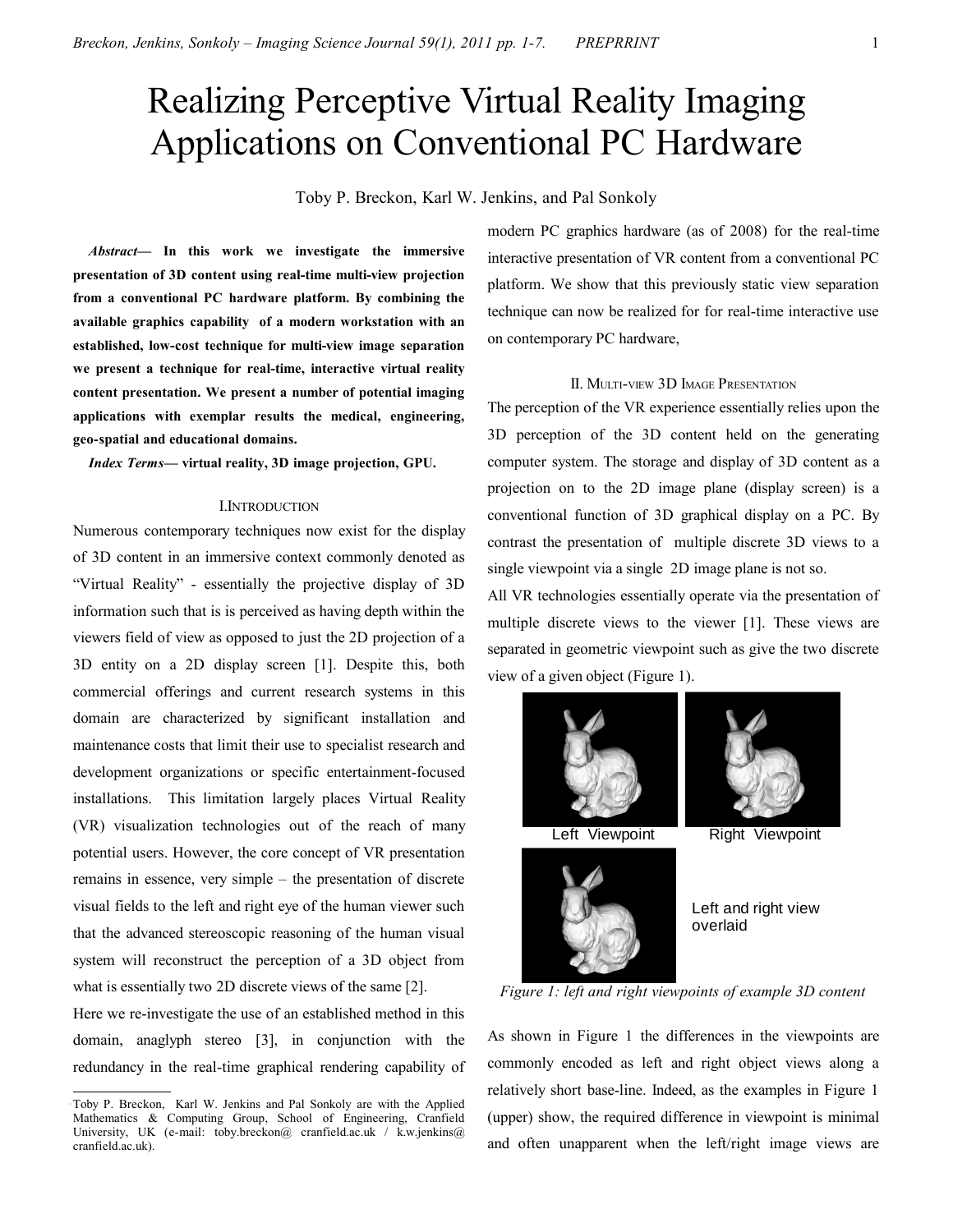rendered separately. Overlaying the left and right views (Figure 1, lower) show the the subtle differences in the form of detail blurring in the resulting image overlay.

VR systems essentially make use of projective stereo to present multiple views of a given object (or scene) to the viewer. VR creates these two virtual views of the object and then, by presenting them to the viewer, relies on the human visual system to reconstruct the perception of an immersive 3D view in exactly the same way it operates for conventional scene viewing from the left and right eyes. Conventionally, on traditional VR systems, each view may be generated via a separate graphics pipeline and possibly be projected from a different source onto the image plane (projection screen). Each view must be separated in some manner such that the information in each can be detected discretely by the human visual system. As shown in Figure 1 (lower) the presentation of both views in a combined, mixed in-differentiable signal will not facilitate the stereoscopic realization the intended 3D perception. The method of view separation is the key functional discriminator between the majority of VR imaging technologies.

VR is essentially presented to the viewer as two separate 2D views, separated using either a spatial or temporal methodology, which the human visual system then forms into the perceived 3D scene or object. *The notion that VR uses 3D projection is a myth* – VR uses 2D projection (x2) which is then perceived as a 3D projection. Two separate views of the same scene are presented to the viewer either simultaneously or near simultaneously to achieve the overall perception of 3D content as intended.

Several VR systems use temporal separation to present each of the 2D views [4]. By presenting each differing view point in rapid sequential succession the human visual system interpolates the notion of a 3D scene in a similar manner to the visual interpolation of the moving image when viewing a rapid succession of still images as a film or television broadcast. Presentation of 3D content in this way echos sequential "flickbook" presentation of stereo image pairs from early film-based stereo cameras (dating back to mid-1850s or earlier). In modern VR systems the differing views of the 3D content are

presented in rapid succession at  $\sim$ 25-50Hz (or greater) to essentially create the same effect. Although relatively effective, artifacts of this temporal "shuttering" process have limited its general uptake.

The most common method of multi view presentation utilized in VR systems is spatial separation [4]. The multi views are separated spatially such that either portions of each are presented to each eye or separate views are presented via complete spatial view separation. Again the presentation of multi view imagery in this way dates back to the early "side -by-side" stereo image viewers of the 1850s and earlier. More recently the use of spatial multi view separation was commonplace in the 3D movies of the 1960s (to present day) where we see the use of spectral filtering in the form of red/green anaglyph stereo in common use. Many commercial offerings in VR today utilize the same paradigm of view separation through the use of the common concept of "VR glasses" or more complex "VR headsets". These devices essentially control the view provided to the viewers left and right eye such that, though the use of spatial view separation, each may be varied independently to achieve the desired 3D effect. Commonly, approaches based on headsets rely on separate image presentation (e.g. left and right image versions, Figure 1) whilst the more compact hardware use of glasses implies an approach based on either synchronized or unsynchronized temporal/spatial shuttering between multi view images presented on a common projection display. In such a approaches the actual projected image is actively or passively interlaced between the two views (e.g. Figure 2) with the corresponding VR glasses providing the spatial separation of the two views – one for each eye.

Recent interpretations of this technology have seen the concept of spatial separation move from the human viewer (i.e. glasses/headset) to the projection screen itself – both recent 3D display products from Philips [5] and Sharp (Actius RD3D laptop) utilize variations on lenticular lens technology that was first used for static 3D image display in the 1940s [6].

Majority of current VR research work is applications or interactive enhancement based [7] with only limited investigation of enhanced view projection and presentation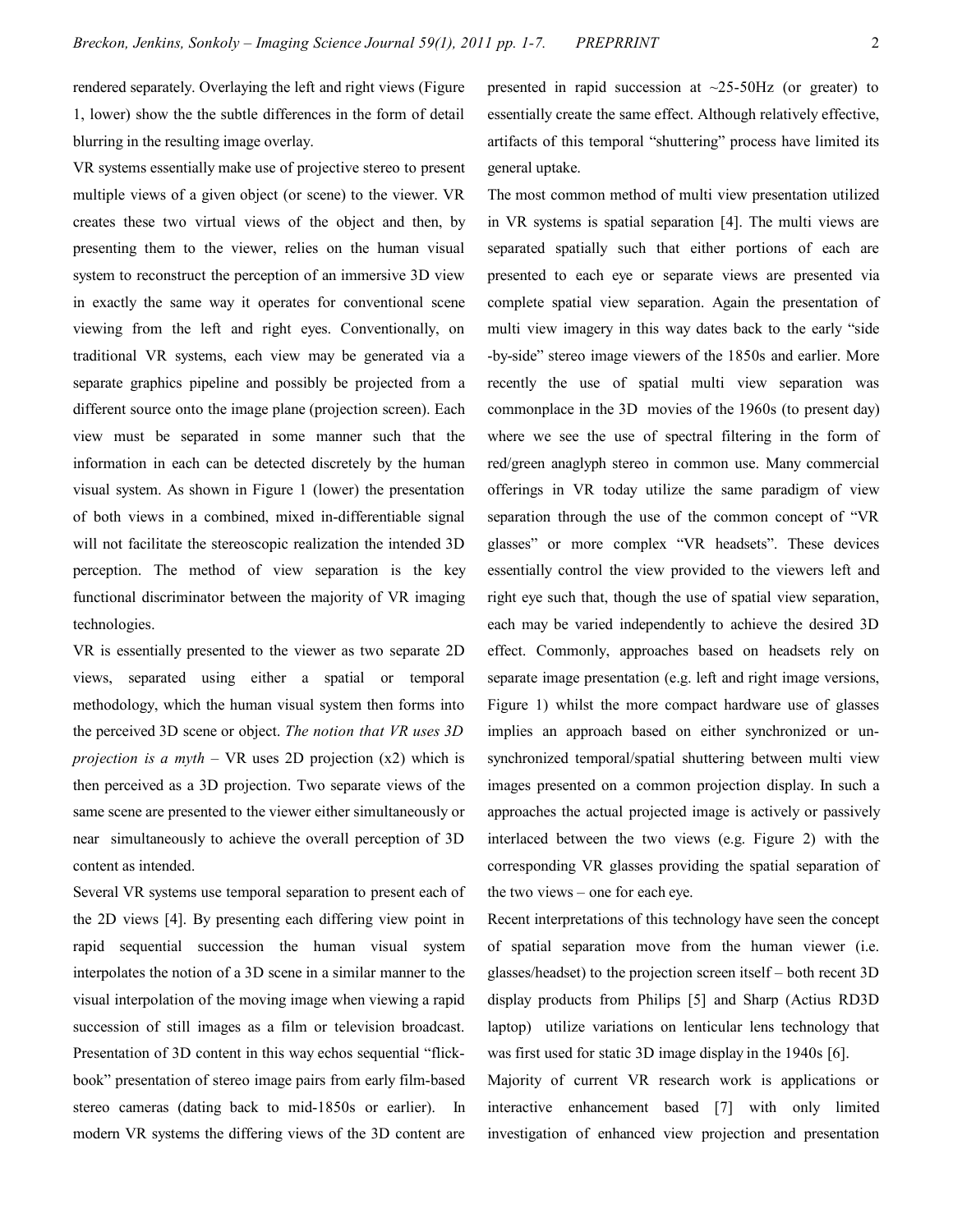techniques [8]. In the majority of cases work in these latter areas is driven primarily by hardware innovation that offers improved presentation quality (e.g. resolution/colour perception), consumer level production costs and/or miniaturization. The fact that the required two (or more) views can only be presented via either spatial or temporal separation to the human visual interface (two 2D receptors = eyes) is a governing paradigm of all projection approaches in VR.



*Figure 2: Spatial view separation via horizontal/vertical view interlacing*

# *A. Limitations of Current Multi-view Options*

Most of the available multi-view presentation options have inherent limitations. Temporal separation commonly introduces perceptive artifacts into the resulting 3D content presentation whilst spatial separation techniques suffer from both technological and perceptive limitations. The use of active headsets in spatial separation techniques are prohibitively expensive for widespread adoption and have an associated maintenance and notably user encumberment factors. VR solutions based on active/passive glasses are less so in all areas but cause certain levels of distortion in the displayed image (e.g. Figure 2 / Figure 3). This spatial distortion prevent effective simultaneous viewing of the display by both VR participants and non-participants (i.e. dual VR 3D and conventional 2D viewing).

As can been seen from Figures 2 and 3 the spatial separation of the views by either view interlacing (Fig. 2) or the use of separate spectral colour filters per view (Fig. 3) interferes with the regular perception of the presented imagery to differing degrees. In the case of spatial separation via interlacing (Figure 2) an additional constraint is also placed on the VR user to maintain a near vertical or horizontal head position relative to the projected display in order not to lose the perception of the 3D scene content. This requirement limits the effective use of these techniques away from the user interactive domain such as physically interactive VR games or training scenarios (e.g. playing golf in VR).





Red / Green (anaglyph) Red / Blue spectral spectral separation of separation of spatially co-incident views spatially co-incident views

*Figure 3: Spatial view separation via differing spectral colour filtering*

From the examples shown the anaglyph stereo projection approach (Figure 3, right) is notable for the absence of such obvious visual interference although its presence is mildly apparent and is noted in earlier studies [9].

## *B. Anaglyph Stereoscopic Display*

Due to the prohibitive cost of many VR technologies the presentation of 3D information to the mass (i.e. public Internet) audience is following somewhat of a renaissance in the older style multi view presentation techniques. The public dissemination of the stereo imagery from the recent NASA robotic missions to Mars has utilized anaglyph stereo as a lowcost method of presenting static 3D information to a wide audience in a standardized way [10]. The ready availability of the only required hardware elements, a standard PC and a set of low-cost red/green glasses (Figure 4), makes 3D information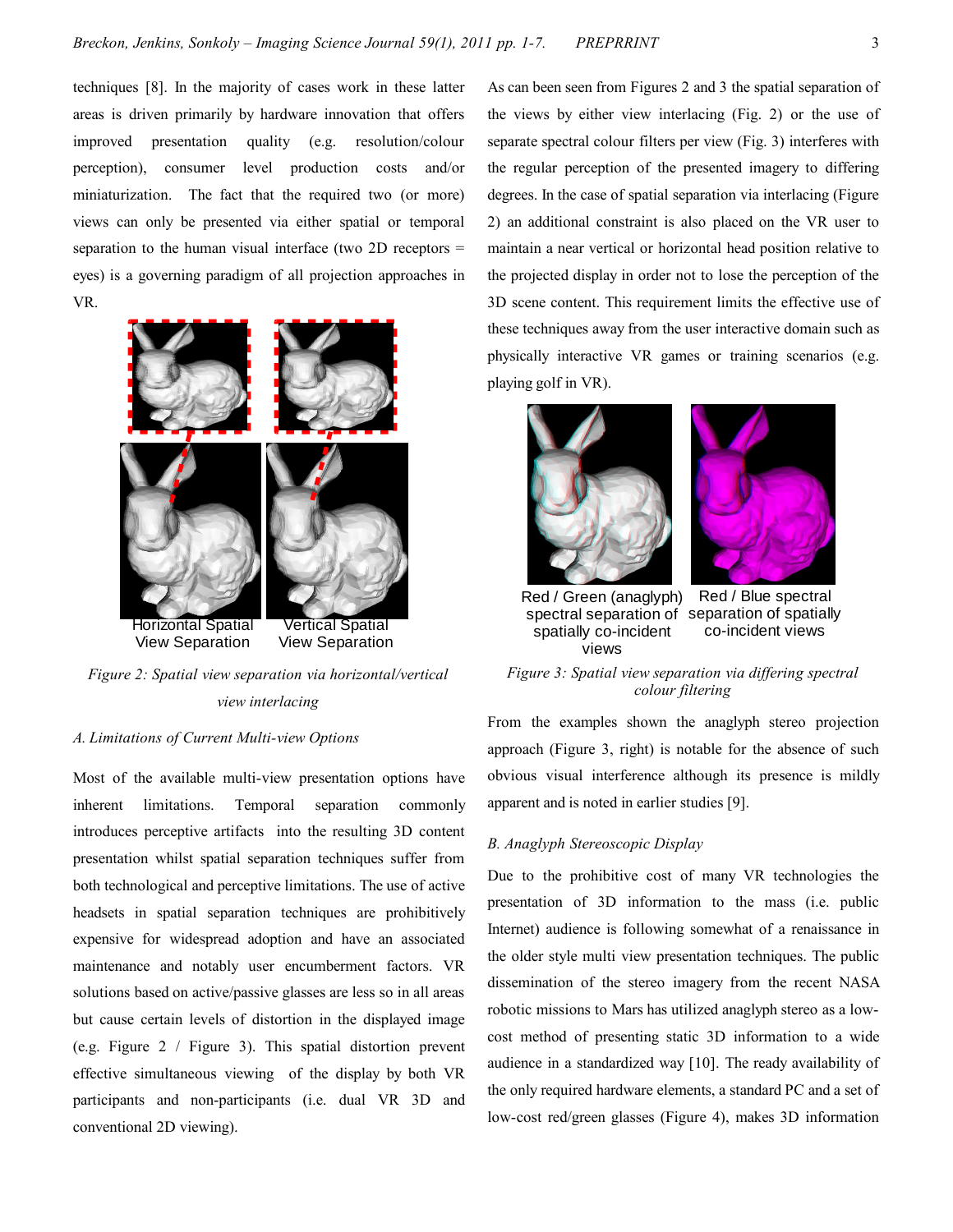dissemination in this way highly inclusive across all levels of the industrial, research and education sectors .



*Figure 4: Low-cost anaglyph "red/green" stereo glasses* Conceptually anaglyph stereo image production is a simple technique that involves the semi-transparent compositing of the required left and right image views at a given horizontal disparity [3]. In computer graphics terminology we essentially alpha-blend (transparent object co-rendering) the images as if they were surfaces with each under a different ambient lighting condition (left – red, right -green).

This analogy with operations commonly performed in a computer graphics rendering pipeline means that the required compositing of two scene views for anaglyph viewing can be performed highly efficiently on modern graphics (i.e. GPU) hardware.

# III. 3D PRESENTATION ON MODERN PC GRAPHICS HARDWARE

With the capabilities of the graphics hardware in a modern PC under consideration we turn our attention to the required operations to render 3D scene content to a anaglyph stereo representation.

As we can see from the example of Figure 1, the rendering of 3D content as an anaglyph stereo image essentially requires the generation of multi scene views (left and right) following by the rendering of both as an alpha-blended (transparent mulilayer) red/green image. The required left/right colourings can be simply added by using different global ambient lighting conditions in the graphics pipeline operations for each view point. The generation of multiple scene views of even reasonably complex 3D scene views is now easily within the real-time capability of even a modest Graphics Processor Unit (GPU) available in the consumer PC market [12]. The alpha-blend compositing and variable ambient rendering is similarly readily achievable within real-time bounds on contemporary GPU capacity [12].

From this analysis of both the requirements for the generation of anaglyph stereo as a method of spatial VR view separation and the capability of current GPU technology we outline the implementation and subsequent results of real-time, interactive (dynamic) VR content projection from standard single PC hardware.

## IV. IMPLEMENTATION

The required graphics rendering is implemented using the OpenGL graphics pipeline API using a graphics abstraction library (VTK) in C++ under the Linux operating system. This allows the use of specific anaglyph GPU hardware and/or driver support where available, hardware OpenGL rendering where available and a fall back to software rendering under non-ideal (hardware limited) conditions depending on the specification of the host system. The availability of OpenGL hardware rendering or hardware anagylph rendering significantly improves performance.

The implementation operates with real-time performance on minimum specification graphics hardware (e.g. Nvidia GeForce 2 or similar) and provides significantly advanced performance, in terms of complex geometry rendering, on contemporary graphics hardware (e.g. Nvidia GeForce 7400 or better).



*Figure 5: Implementation of VR rendering via anaglyph spatial view separation within a 3D viewer application.*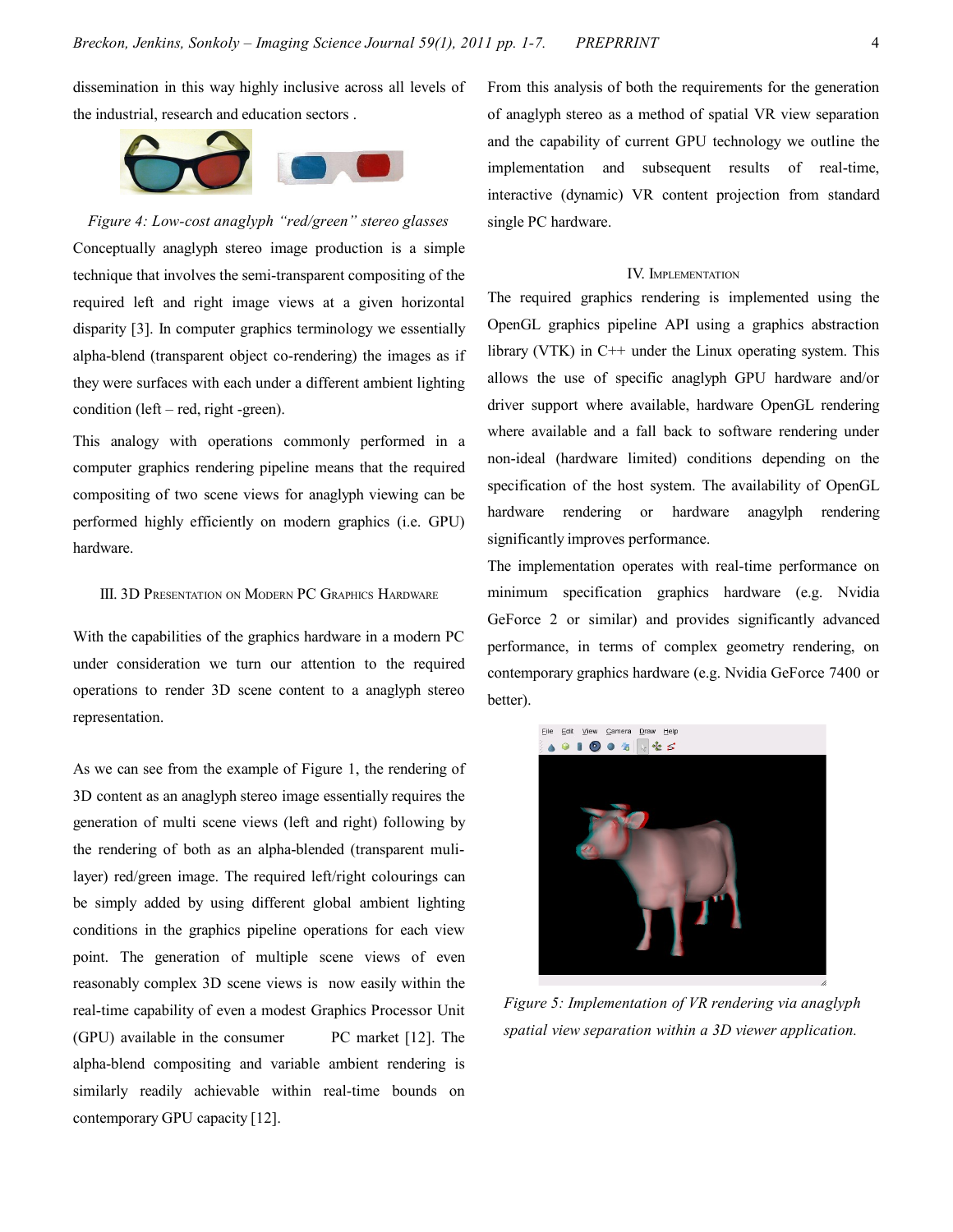# *A. Additional Implementation Features*

As part of a usability evaluation study the graphics rendering implementation was embedded into enhanced 3D data viewer application (Figure 5).

This facilitates common data format compatibility with a range of 3D standards in addition to various additional visualization enhancements such as transparent surface rendering, defining camera flight paths and surface property editing.

## V. RESULTS

From our investigation of this VR visualization technique over a range of examples we present the following results.



*Figure 6: 3D projective visualization of traditional "Utah" teapot surface model*



*Figure 7: 3D projective visualization of the skeletal structure of the human hand.*

Figure  $5 - 13$  show different 3D content presented using the proposed projective VR visualization technique. The examples shown can be viewed in projective 3D using the appropriate red(left)/green(right) anaglyph glasses (Figure 4) and display as an interactive VR style projection on conventional PC hardware using the implementation detailed. Figures 6 and 7 show the projective display of the traditional computer graphics teapot test object and the visualization of the skeletal structure from a human hand using this approach.

Figure 8 shows both the projective VR visualization and the regular PC-based 3D rendering of a surface type common to industrial visual inspection tasks [14]. In Figure 9 we see the proposed approach applied to the VR visualization of a surface with complex surface relief akin to that used in surface completion work of [15].



*Figure 8: 3D projective visualization contrasted against regular 3D viewing for industrial surface inspection*





*Figure 9: 3D projective visualization of complex surface relief*

In Figure 9 we additionally show the technique successfully applied to the visualization of complex surface relief as utilized in the 3D surface completion work of [15].

This approach has many applications in the low-cost visualization of 3D data originating from a range of different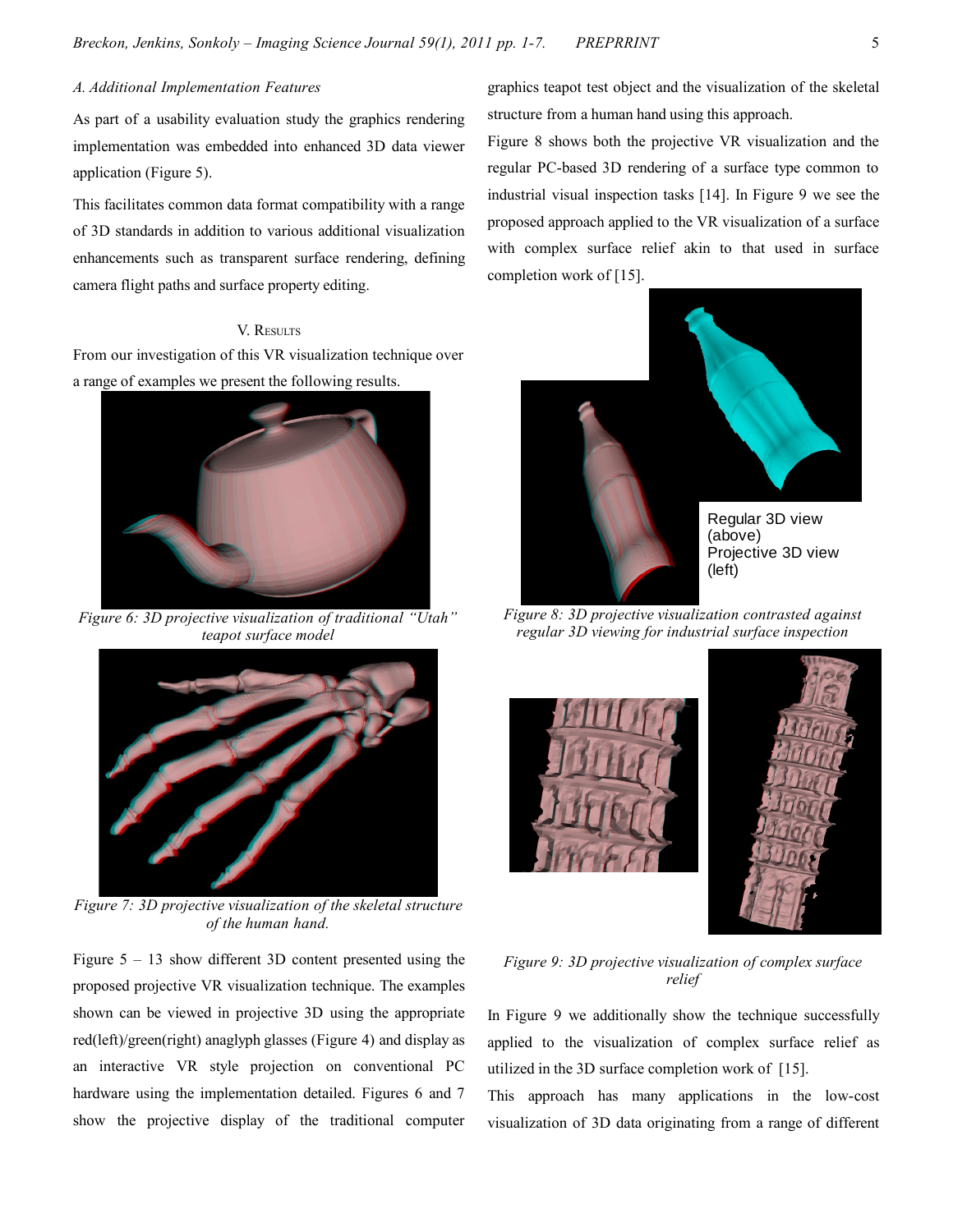domains. In Figure 10 we see the successful visualization of data originating from the geo-spatial domain whilst in Figure 11 we see the visualization of iso-surfaces extracted from a dense CT scan of a human head. Empirically variation in viewer head angle does not appear to degrade the overall quality of the 3D visualization significantly (e.g. ~45 deg.).



*Figure 10: 3D projective visualization of geo-spatial terrain*



*Figure 11: 3D projective visualization of iso-surfaces extracted from CT scan of human head.*

Figure 11 also shows the combined use of in scene alphablending to provide transparent rendering of the human skull through the outer skin iso-surface in combination with the use of the anaglyph based VR projective technique. Despite the added complexity of this rendering operation real-time, interactive performance is maintained.

Figure 12 (left) shows the display of an example colour surface using the proposed approach together with an application in investigative CFD visualization [16]. We see colour perception is apparent although mildly degraded under the anaglyph projection.



*Figure 12: 3D projective visualization of colour and CFD surfaces*

VI. CONCLUSIONS AND FUTURE WORK

We present a low-cost technique for effective interactive VR content presentation via the application of the established technique of anaglyph multi view separation to real-time 3D graphics display. Colour perception is mildly degraded in the resulting presentation [13] and an overhead in the graphics rendering pipeline apparent for highly complex geometries. R Future work will investigate these limitations within the processing abilities of modern GPU hardware.

*Full colour examples/videos of the work presented in this paper together with examples of real-time VR interactive display are available from the following URL: http://www.cranfield.ac.uk/~toby.breckon/demos/vr/*

## **REFERENCES**

- [1] Kalawsky, R. *The Science of Virtual Reality and Virtual Environments*, 1993, Addison-Wesley, USA.
- [2] Marr, D., Vision: *A Computational Investigation into the Human Representation and Processing of Visual Information*, Henry Holt and Co., 1982, USA.
- [3] Dubois, E., *A projection method to generate anaglyph stereo images*, In Proc. IEEE Int. Conf. on Acoustics, Speech, and Signal Processing, Vol. 3, 2001, pp 1661 - 1664.